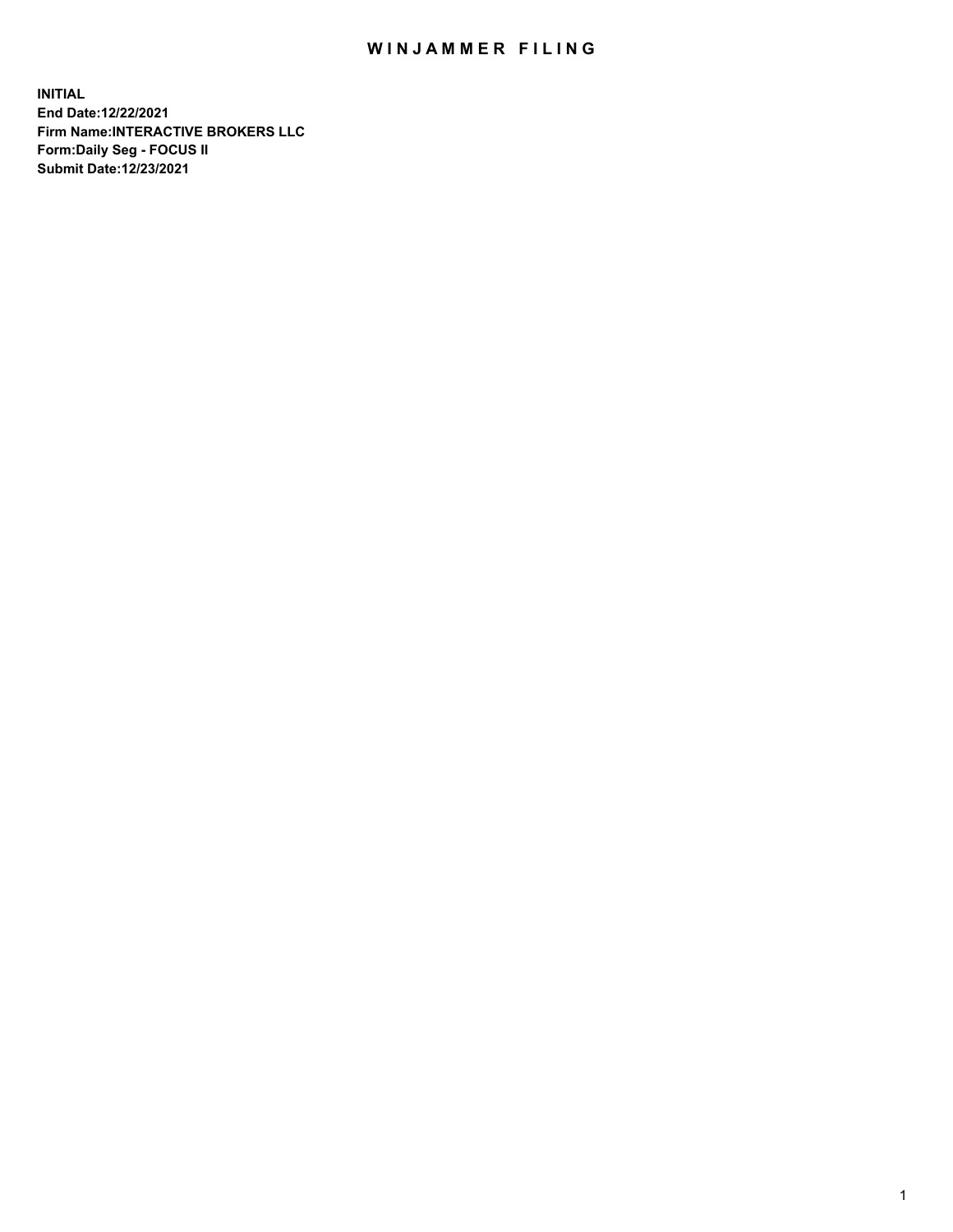**INITIAL End Date:12/22/2021 Firm Name:INTERACTIVE BROKERS LLC Form:Daily Seg - FOCUS II Submit Date:12/23/2021 Daily Segregation - Cover Page**

| Name of Company                                                                                                                                                                                                                                                                                                                | <b>INTERACTIVE BROKERS LLC</b>                                                                           |
|--------------------------------------------------------------------------------------------------------------------------------------------------------------------------------------------------------------------------------------------------------------------------------------------------------------------------------|----------------------------------------------------------------------------------------------------------|
| <b>Contact Name</b>                                                                                                                                                                                                                                                                                                            | James Menicucci                                                                                          |
| <b>Contact Phone Number</b>                                                                                                                                                                                                                                                                                                    | 203-618-8085                                                                                             |
| <b>Contact Email Address</b>                                                                                                                                                                                                                                                                                                   | jmenicucci@interactivebrokers.c<br>om                                                                    |
| FCM's Customer Segregated Funds Residual Interest Target (choose one):<br>a. Minimum dollar amount: ; or<br>b. Minimum percentage of customer segregated funds required:%; or<br>c. Dollar amount range between: and; or<br>d. Percentage range of customer segregated funds required between:% and%.                          | <u>0</u><br>$\overline{\mathbf{0}}$<br>155,000,000 245,000,000<br>0 <sub>0</sub>                         |
| FCM's Customer Secured Amount Funds Residual Interest Target (choose one):<br>a. Minimum dollar amount: ; or<br>b. Minimum percentage of customer secured funds required:%; or<br>c. Dollar amount range between: and; or<br>d. Percentage range of customer secured funds required between:% and%.                            | <u>0</u><br>$\overline{\mathbf{0}}$<br>80,000,000 120,000,000<br><u>00</u>                               |
| FCM's Cleared Swaps Customer Collateral Residual Interest Target (choose one):<br>a. Minimum dollar amount: ; or<br>b. Minimum percentage of cleared swaps customer collateral required:% ; or<br>c. Dollar amount range between: and; or<br>d. Percentage range of cleared swaps customer collateral required between:% and%. | $\overline{\mathbf{0}}$<br>$\underline{\mathbf{0}}$<br>$\underline{0}$ $\underline{0}$<br>0 <sub>0</sub> |

Attach supporting documents CH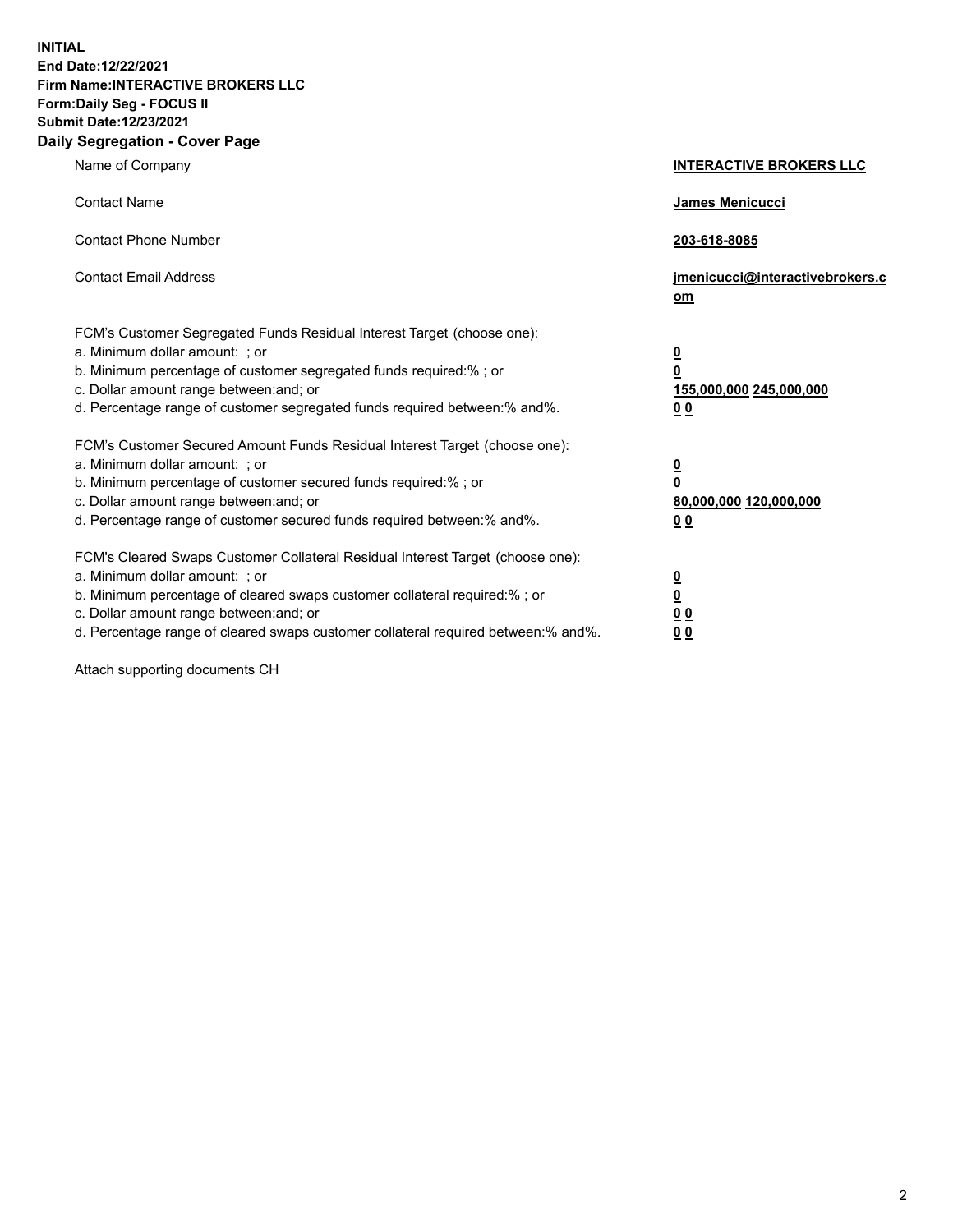## **INITIAL End Date:12/22/2021 Firm Name:INTERACTIVE BROKERS LLC Form:Daily Seg - FOCUS II Submit Date:12/23/2021 Daily Segregation - Secured Amounts**

|     | Daily Segregation - Secured Amounts                                                         |                                               |
|-----|---------------------------------------------------------------------------------------------|-----------------------------------------------|
|     | Foreign Futures and Foreign Options Secured Amounts                                         |                                               |
|     | Amount required to be set aside pursuant to law, rule or regulation of a foreign            | $0$ [7305]                                    |
|     | government or a rule of a self-regulatory organization authorized thereunder                |                                               |
| 1.  | Net ledger balance - Foreign Futures and Foreign Option Trading - All Customers             |                                               |
|     | A. Cash                                                                                     | 490,652,474 [7315]                            |
|     | B. Securities (at market)                                                                   | $0$ [7317]                                    |
| 2.  | Net unrealized profit (loss) in open futures contracts traded on a foreign board of trade   | -1,504,166 <sup>[7325]</sup>                  |
| 3.  | Exchange traded options                                                                     |                                               |
|     | a. Market value of open option contracts purchased on a foreign board of trade              | 114,378 [7335]                                |
|     | b. Market value of open contracts granted (sold) on a foreign board of trade                | -7,046 [7337]                                 |
| 4.  | Net equity (deficit) (add lines 1. 2. and 3.)                                               | 489,255,640 [7345]                            |
| 5.  | Account liquidating to a deficit and account with a debit balances - gross amount           | 4,407 [7351]                                  |
|     | Less: amount offset by customer owned securities                                            | 0 [7352] 4,407 [7354]                         |
| 6.  | Amount required to be set aside as the secured amount - Net Liquidating Equity              | 489,260,047 [7355]                            |
|     | Method (add lines 4 and 5)                                                                  |                                               |
| 7.  | Greater of amount required to be set aside pursuant to foreign jurisdiction (above) or line | 489,260,047 [7360]                            |
|     | 6.                                                                                          |                                               |
|     | FUNDS DEPOSITED IN SEPARATE REGULATION 30.7 ACCOUNTS                                        |                                               |
| 1.  | Cash in banks                                                                               |                                               |
|     | A. Banks located in the United States                                                       | 96,474,053 [7500]                             |
|     | B. Other banks qualified under Regulation 30.7                                              | 0 [7520] 96,474,053 [7530]                    |
| 2.  | Securities                                                                                  |                                               |
|     | A. In safekeeping with banks located in the United States                                   | 250,294,500 [7540]                            |
|     | B. In safekeeping with other banks qualified under Regulation 30.7                          | 0 [7560] 250,294,500 [7570]                   |
| 3.  | Equities with registered futures commission merchants                                       |                                               |
|     | A. Cash                                                                                     | $0$ [7580]                                    |
|     | <b>B.</b> Securities                                                                        | $0$ [7590]                                    |
|     | C. Unrealized gain (loss) on open futures contracts                                         | $0$ [7600]                                    |
|     | D. Value of long option contracts                                                           | $0$ [7610]                                    |
|     | E. Value of short option contracts                                                          | 0 [7615] 0 [7620]                             |
| 4.  | Amounts held by clearing organizations of foreign boards of trade                           |                                               |
|     | A. Cash                                                                                     | $0$ [7640]                                    |
|     | <b>B.</b> Securities                                                                        | $0$ [7650]                                    |
|     | C. Amount due to (from) clearing organization - daily variation                             | $0$ [7660]                                    |
|     | D. Value of long option contracts                                                           | $0$ [7670]                                    |
|     | E. Value of short option contracts                                                          | 0 [7675] 0 [7680]                             |
| 5.  | Amounts held by members of foreign boards of trade                                          |                                               |
|     | A. Cash                                                                                     | 263,050,588 [7700]                            |
|     | <b>B.</b> Securities                                                                        | $0$ [7710]                                    |
|     | C. Unrealized gain (loss) on open futures contracts                                         | 208,856 [7720]                                |
|     | D. Value of long option contracts                                                           | 114,378 [7730]                                |
|     | E. Value of short option contracts                                                          | <mark>-7,046</mark> [7735] 263,366,776 [7740] |
| 6.  | Amounts with other depositories designated by a foreign board of trade                      | 0 [7760]                                      |
| 7.  | Segregated funds on hand                                                                    | $0$ [7765]                                    |
| 8.  | Total funds in separate section 30.7 accounts                                               | 610,135,329 [7770]                            |
| 9.  | Excess (deficiency) Set Aside for Secured Amount (subtract line 7 Secured Statement         | 120,875,282 [7380]                            |
|     | Page 1 from Line 8)                                                                         |                                               |
| 10. | Management Target Amount for Excess funds in separate section 30.7 accounts                 | 80,000,000 [7780]                             |
| 11. | Excess (deficiency) funds in separate 30.7 accounts over (under) Management Target          | 40,875,282 [7785]                             |
|     |                                                                                             |                                               |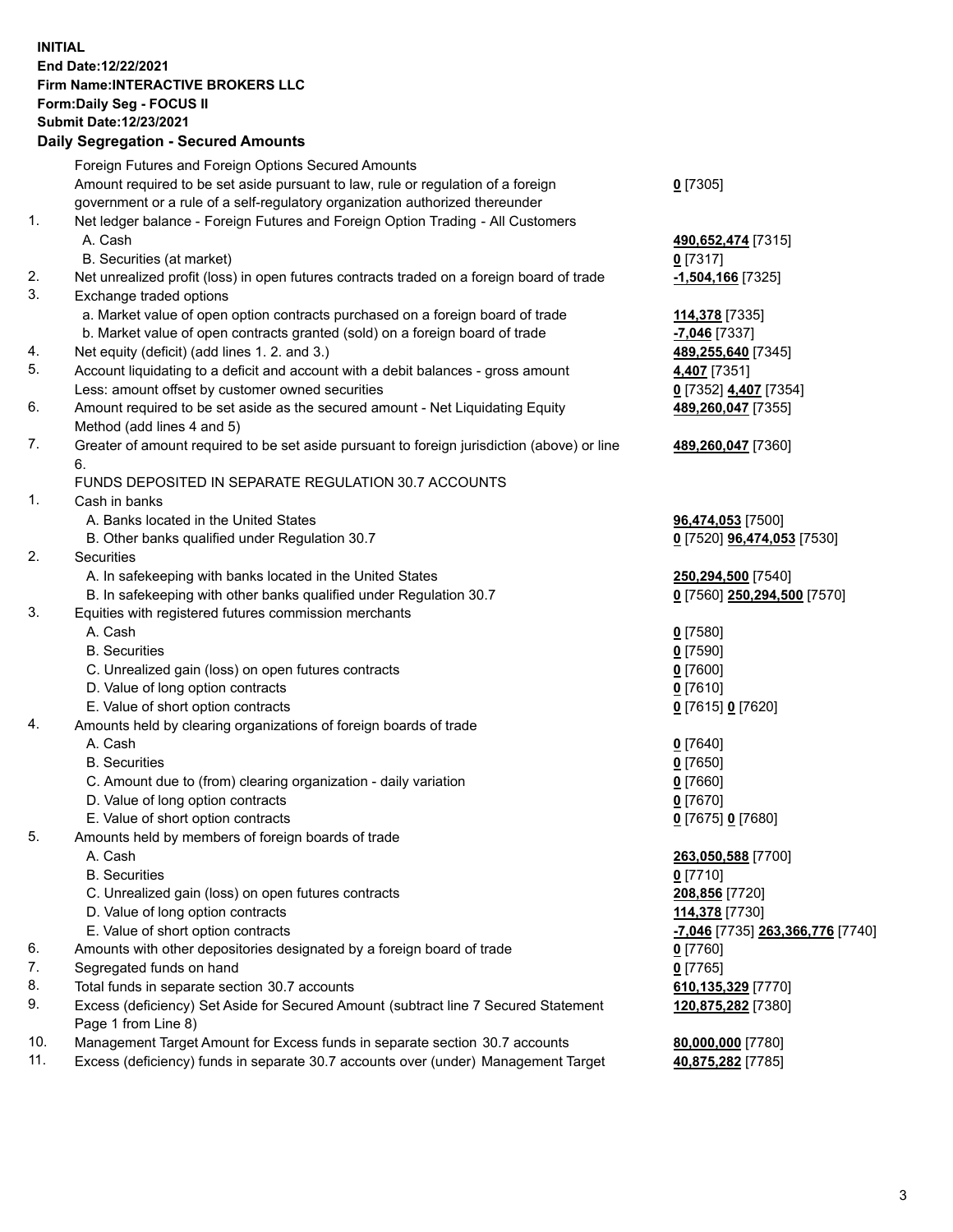**INITIAL End Date:12/22/2021 Firm Name:INTERACTIVE BROKERS LLC Form:Daily Seg - FOCUS II Submit Date:12/23/2021 Daily Segregation - Segregation Statement** SEGREGATION REQUIREMENTS(Section 4d(2) of the CEAct) 1. Net ledger balance A. Cash **7,663,665,387** [7010] B. Securities (at market) **0** [7020] 2. Net unrealized profit (loss) in open futures contracts traded on a contract market **67,142,285** [7030] 3. Exchange traded options A. Add market value of open option contracts purchased on a contract market **485,229,668** [7032] B. Deduct market value of open option contracts granted (sold) on a contract market **-410,708,454** [7033] 4. Net equity (deficit) (add lines 1, 2 and 3) **7,805,328,886** [7040] 5. Accounts liquidating to a deficit and accounts with debit balances - gross amount **1,046,251** [7045] Less: amount offset by customer securities **0** [7047] **1,046,251** [7050] 6. Amount required to be segregated (add lines 4 and 5) **7,806,375,137** [7060] FUNDS IN SEGREGATED ACCOUNTS 7. Deposited in segregated funds bank accounts A. Cash **1,704,790,476** [7070] B. Securities representing investments of customers' funds (at market) **3,967,972,655** [7080] C. Securities held for particular customers or option customers in lieu of cash (at market) **0** [7090] 8. Margins on deposit with derivatives clearing organizations of contract markets A. Cash **1,990,902,127** [7100] B. Securities representing investments of customers' funds (at market) **303,076,829** [7110] C. Securities held for particular customers or option customers in lieu of cash (at market) **0** [7120] 9. Net settlement from (to) derivatives clearing organizations of contract markets **15,844,638** [7130] 10. Exchange traded options A. Value of open long option contracts **485,229,668** [7132] B. Value of open short option contracts **-410,708,454** [7133] 11. Net equities with other FCMs A. Net liquidating equity **0** [7140] B. Securities representing investments of customers' funds (at market) **0** [7160] C. Securities held for particular customers or option customers in lieu of cash (at market) **0** [7170] 12. Segregated funds on hand **0** [7150] 13. Total amount in segregation (add lines 7 through 12) **8,057,107,939** [7180] 14. Excess (deficiency) funds in segregation (subtract line 6 from line 13) **250,732,802** [7190] 15. Management Target Amount for Excess funds in segregation **155,000,000** [7194] **95,732,802** [7198]

16. Excess (deficiency) funds in segregation over (under) Management Target Amount Excess